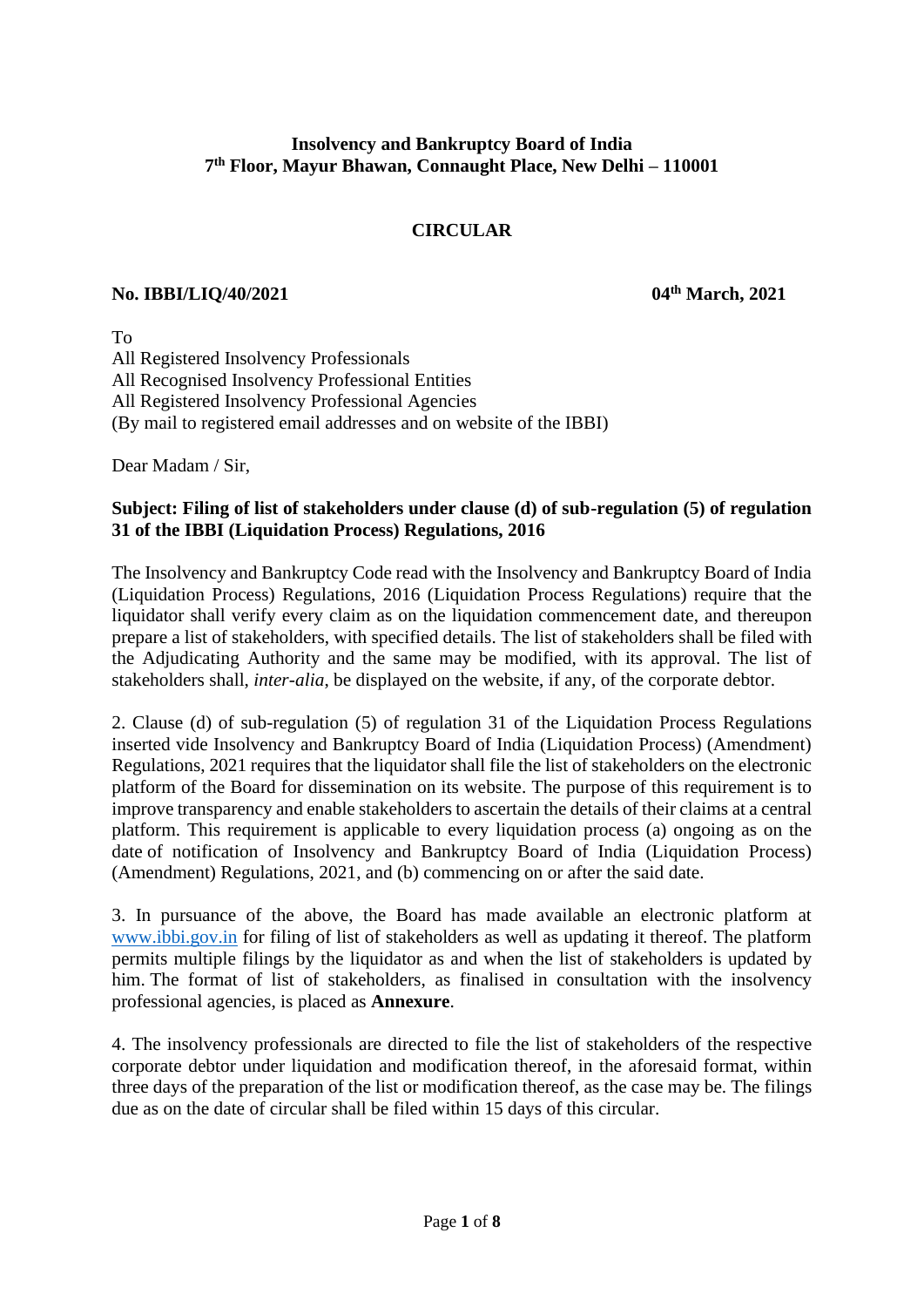5. The insolvency professionals are further advised to use the aforesaid format for filing the list of stakeholders with the Adjudicating Authority under sub-regulation (2) of regulation 31 of the Liquidation Process Regulations.

6. This Circular is issued in exercise of the powers under clause (aa) of sub-section (1) of section 196 of the Insolvency and Bankruptcy Code, 2016.

> Yours sincerely, Sd/- (A. Subrahmanyam) Chief General Manager Tel: 011-2436 2869 Email: [subrahmanyam.a@ibbi.gov.in](mailto:subrahmanyam.a@ibbi.gov.in)

**Encl: As above.**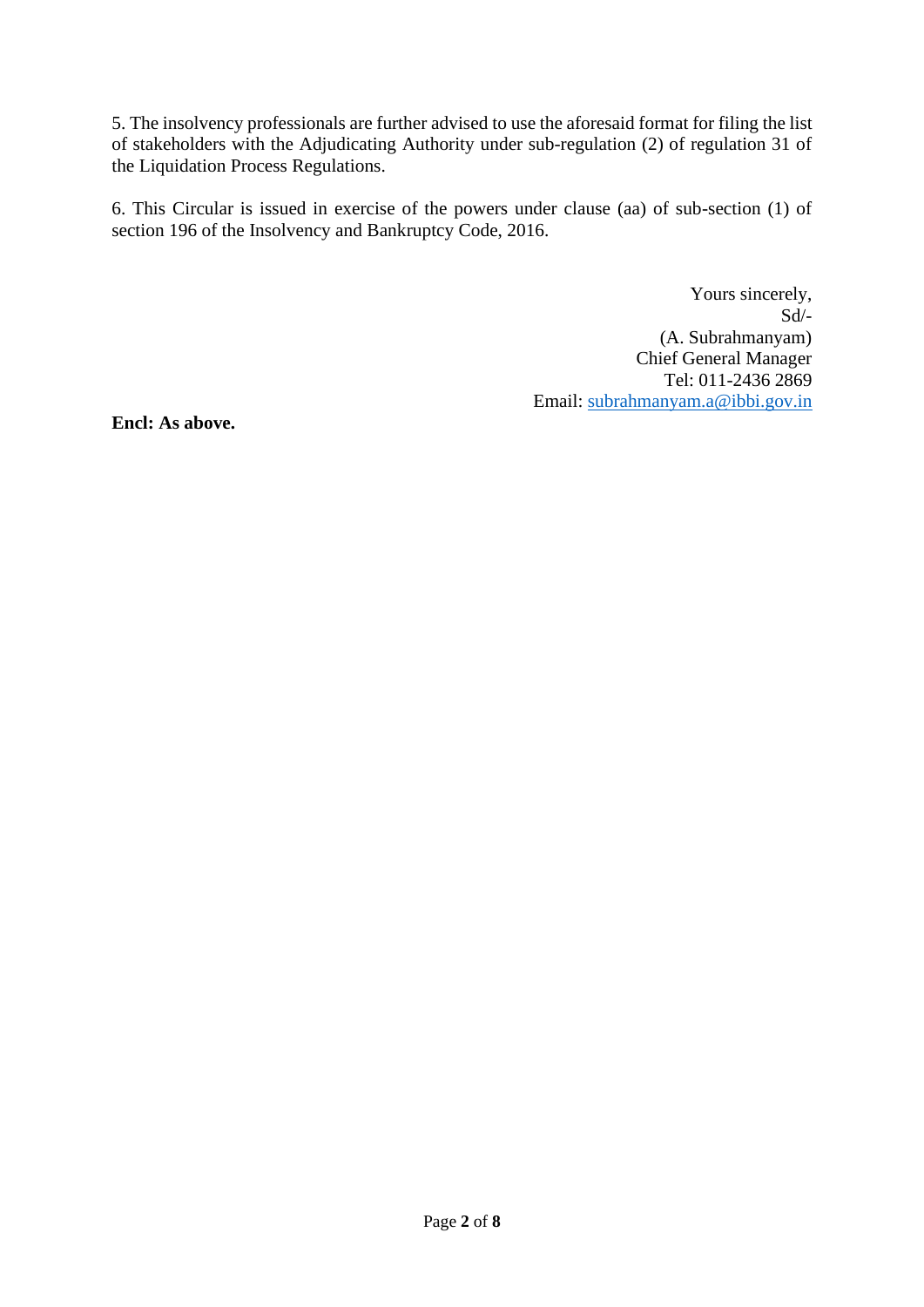# **Filing under clause (d) of sub-regulation (5) of regulation 31 of the IBBI (Liquidation Process) Regulations, 2016**

**Name of the corporate debtor: ………………; Date of commencement of liquidation: ………………….; List of stakeholders as on: …………………**

|                |                                                  |                          |               |        |                          | (Amount in $\bar{x}$ ) |           |                         |                     |        |  |
|----------------|--------------------------------------------------|--------------------------|---------------|--------|--------------------------|------------------------|-----------|-------------------------|---------------------|--------|--|
| SI.            | <b>Category of stakeholders</b>                  | <b>Summary of claims</b> |               |        | <b>Summary of claims</b> | <b>Amount</b>          |           | <b>Amount Amount of</b> | Details in Remarks, |        |  |
| No.            |                                                  | received                 |               |        | admitted                 | lof                    | <b>of</b> | claims                  | <b>Annexure</b>     | if any |  |
|                |                                                  |                          |               |        |                          | contingentclaims       |           | lunder                  |                     |        |  |
|                |                                                  |                          |               |        |                          | claims                 |           | rejected verification   |                     |        |  |
|                |                                                  |                          |               |        |                          |                        |           |                         |                     |        |  |
|                |                                                  | No. of                   | <b>Amount</b> | No. of | <b>Amount</b>            |                        |           |                         |                     |        |  |
|                |                                                  | claims                   |               | claims |                          |                        |           |                         |                     |        |  |
|                |                                                  |                          |               |        |                          |                        |           |                         |                     |        |  |
|                | Unpaid insolvency resolution process costs       |                          |               |        |                          |                        |           |                         | <b>NA</b>           |        |  |
| $\mathbf{2}$   | Liquidation costs incurred till date             |                          |               |        |                          |                        |           |                         | NA                  |        |  |
| 3              | Secured financial creditors                      |                          |               |        |                          |                        |           |                         |                     |        |  |
| 4              | <b>Unsecured financial creditors</b>             |                          |               |        |                          |                        |           |                         | $\overline{2}$      |        |  |
| 5              | Operational creditors (Workmen)                  |                          |               |        |                          |                        |           |                         | $\overline{3}$      |        |  |
| 6              | Operational creditors (Employees)                |                          |               |        |                          |                        |           |                         | 4                   |        |  |
|                |                                                  |                          |               |        |                          |                        |           |                         |                     |        |  |
| $\overline{7}$ | Operational creditors (Government Dues)          |                          |               |        |                          |                        |           |                         | 5                   |        |  |
|                |                                                  |                          |               |        |                          |                        |           |                         |                     |        |  |
| 8              | Operational creditors (other than Workmen,       |                          |               |        |                          |                        |           |                         | 6                   |        |  |
|                | <b>Employees and Government Dues)</b>            |                          |               |        |                          |                        |           |                         |                     |        |  |
| 9              | Other stakeholders, if any (other than financial |                          |               |        |                          |                        |           |                         | $\overline{7}$      |        |  |
|                | creditors and operational creditors)             |                          |               |        |                          |                        |           |                         |                     |        |  |
|                |                                                  |                          |               |        |                          |                        |           |                         |                     |        |  |
| Total          |                                                  |                          |               |        |                          |                        |           |                         |                     |        |  |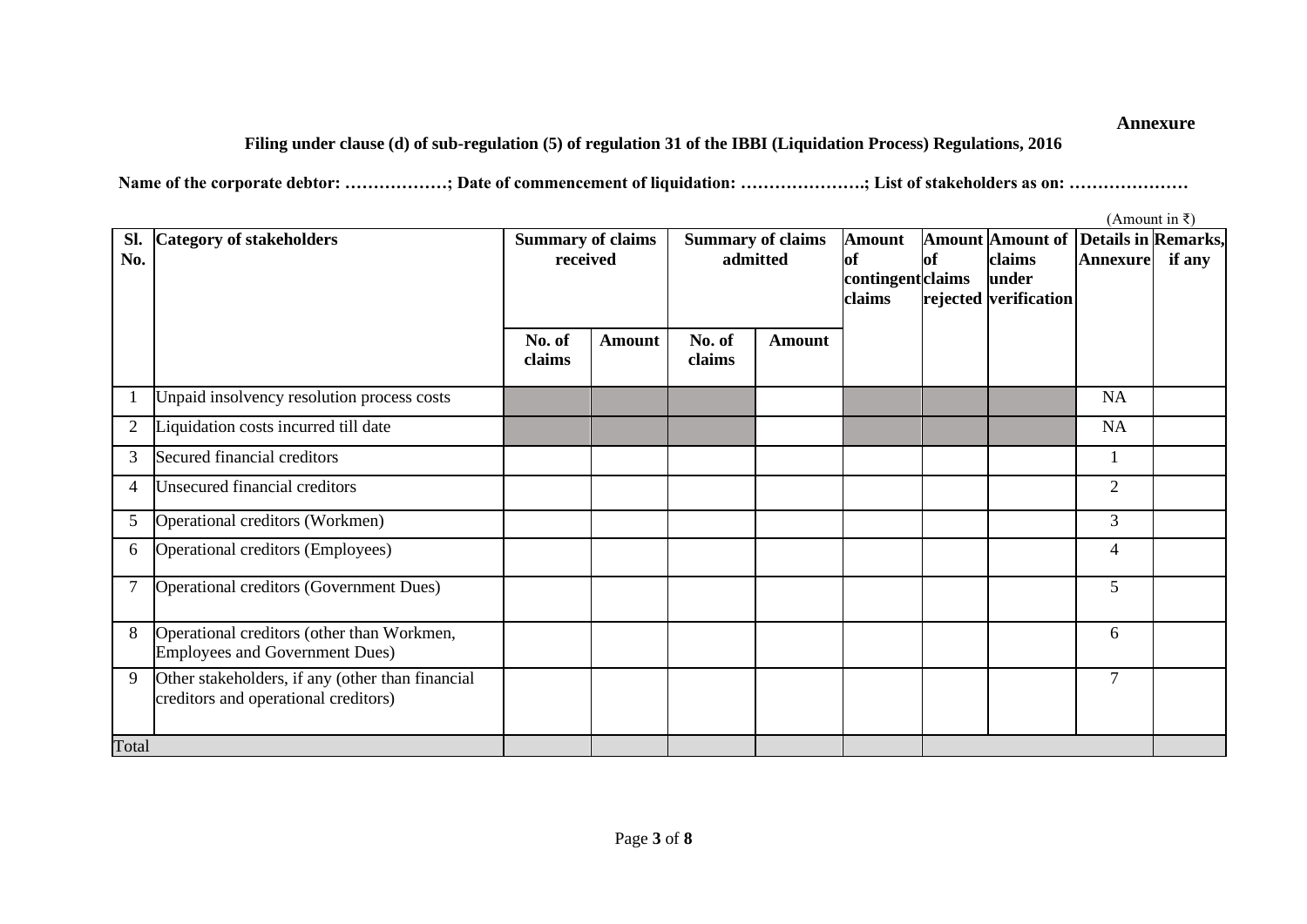Name of the corporate debtor: ………………………; Date of commencement of liquidation: ……………………; List of stakeholders as on: ……………………………………

|       |          |                                        |         |          |                     |                                                                              |  |                                                     |                    |         |          |                                  |         |                |                                   | $(A$ mount in ₹) |
|-------|----------|----------------------------------------|---------|----------|---------------------|------------------------------------------------------------------------------|--|-----------------------------------------------------|--------------------|---------|----------|----------------------------------|---------|----------------|-----------------------------------|------------------|
|       | Sl. Name | <b>Identification</b> Details of claim |         |          |                     | Details of claim admitted                                                    |  |                                                     |                    |         |          |                                  |         |                | Amount Amount Amount of  Remarks, |                  |
| No.of |          | No.                                    |         | received |                     |                                                                              |  |                                                     |                    |         |          |                                  | of any  | of claim claim |                                   | if any           |
|       | creditor |                                        | Date    |          |                     | <b>Details</b><br>$%$ share<br>Amount Amount Nature Amount Whether<br>Amount |  |                                                     |                    |         |          | contingent mutual rejected under |         |                |                                   |                  |
|       |          |                                        | Оİ      |          | claimed of claim of |                                                                              |  | covered security                                    | lof                | covered | in total | claim                            | dues.   |                | verification                      |                  |
|       |          |                                        | receipt |          | admitted claim by   |                                                                              |  | interest                                            | <b>Security</b> by |         | amount   |                                  | that    |                |                                   |                  |
|       |          |                                        |         |          |                     |                                                                              |  | security relinquished? Interest guarantee of claims |                    |         |          |                                  | may be  |                |                                   |                  |
|       |          |                                        |         |          |                     |                                                                              |  | interest $(Yes/No)$                                 |                    |         | admitted |                                  | set off |                |                                   |                  |
|       |          |                                        |         |          |                     |                                                                              |  |                                                     |                    |         |          |                                  |         |                |                                   |                  |
|       |          |                                        |         |          |                     |                                                                              |  |                                                     |                    |         |          |                                  |         |                |                                   |                  |
|       |          |                                        |         |          |                     |                                                                              |  |                                                     |                    |         |          |                                  |         |                |                                   |                  |

## **List of secured financial creditors**

### **Annexure-2**

**Name of the corporate debtor: ……………………; Date of commencement of liquidation: ………………….; List of stakeholders as on: …………………**

### **List of unsecured financial creditors**

| SI. | <b>Name of</b><br>No. creditor | <b>Identification</b><br>No. |                    | <b>Details of claim</b><br>received |                                              | Details of claim admitted                         |                                                                 | Amount of<br>contingent | Amount<br>of any                          | Amount<br>of claim | Amount of<br>claim under | Remarks, if<br>any |
|-----|--------------------------------|------------------------------|--------------------|-------------------------------------|----------------------------------------------|---------------------------------------------------|-----------------------------------------------------------------|-------------------------|-------------------------------------------|--------------------|--------------------------|--------------------|
|     |                                |                              | Date of<br>receipt | Amount<br>claimed                   | <b>Amount of Nature</b><br>claim<br>admitted | <b>Amount</b><br>of claim covered by<br>guarantee | $%$ share in<br>total<br>amount of<br><b>claims</b><br>admitted | claim                   | mutual<br>dues, that<br>may be<br>set off | rejected           | verification             |                    |
|     |                                |                              |                    |                                     |                                              |                                                   |                                                                 |                         |                                           |                    |                          |                    |
|     |                                |                              |                    |                                     |                                              |                                                   |                                                                 |                         |                                           |                    |                          |                    |
|     |                                |                              |                    |                                     |                                              |                                                   |                                                                 |                         |                                           |                    |                          |                    |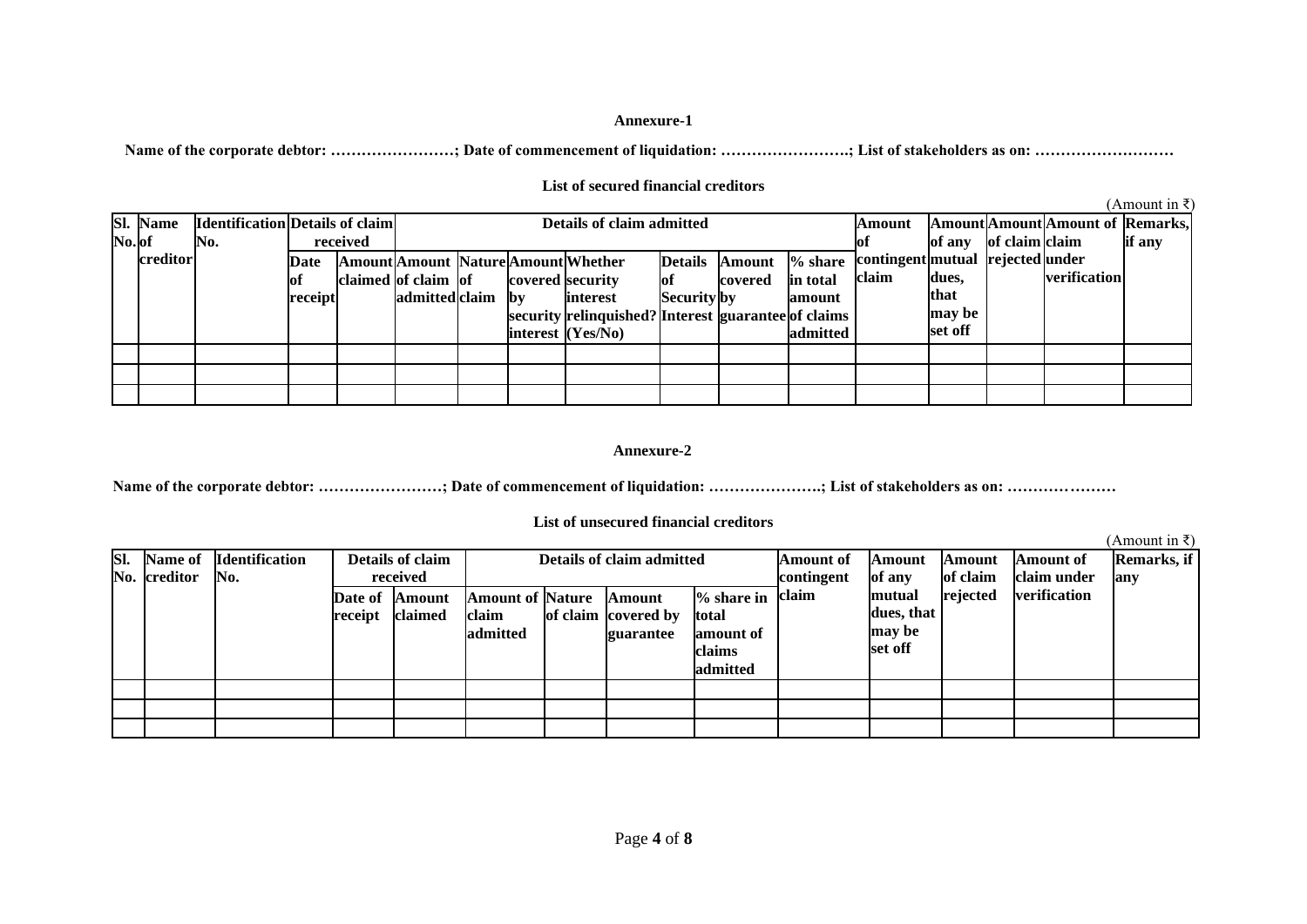**Name of the corporate debtor: …………………………; Date of commencement of liquidation: ……………….; List of stakeholders as on: ………………………**

### **List of operational creditors (Workmen)**

| SI. | Name of         |             | Name of  Identification  Details of claim |                      | Details of claim admitted            |       | Amount            |                            |         | Amount Amount Amount of Remarks, |              |        |
|-----|-----------------|-------------|-------------------------------------------|----------------------|--------------------------------------|-------|-------------------|----------------------------|---------|----------------------------------|--------------|--------|
| No. | authorised      | workman No. |                                           | received             |                                      |       |                   |                            | of any  | of claim                         | claim        | if any |
|     | representative, |             |                                           | Date of Amount Total | Amount of                            |       | Nature % share in | contingent mutual rejected |         |                                  | <b>under</b> |        |
|     | if any          |             |                                           |                      | receipt claimed amount claim for the | lof   | total             | claim                      | dues,   |                                  | verification |        |
|     |                 |             |                                           |                      | of claim period of                   | claim | amount of         |                            | that    |                                  |              |        |
|     |                 |             |                                           |                      | admitted twenty-four                 |       | claims            |                            | may be  |                                  |              |        |
|     |                 |             |                                           |                      | months                               |       | admitted          |                            | set off |                                  |              |        |
|     |                 |             |                                           |                      | preceding the                        |       |                   |                            |         |                                  |              |        |
|     |                 |             |                                           |                      | liquidation                          |       |                   |                            |         |                                  |              |        |
|     |                 |             |                                           |                      | commencement                         |       |                   |                            |         |                                  |              |        |
|     |                 |             |                                           |                      | date                                 |       |                   |                            |         |                                  |              |        |
|     |                 |             |                                           |                      |                                      |       |                   |                            |         |                                  |              |        |
|     |                 |             |                                           |                      |                                      |       |                   |                            |         |                                  |              |        |
|     |                 |             |                                           |                      |                                      |       |                   |                            |         |                                  |              |        |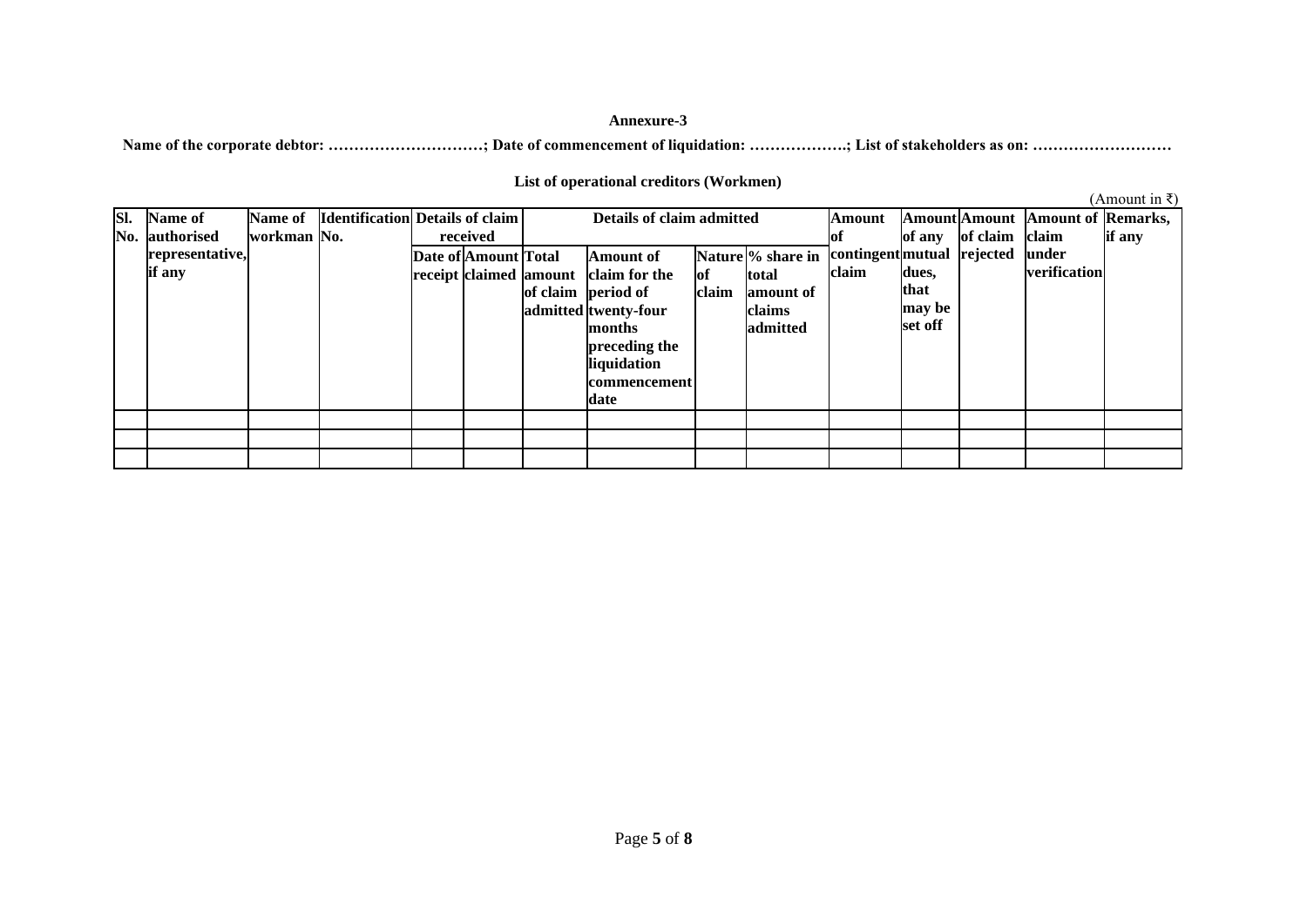Name of the corporate debtor: ……………………; Date of commencement of liquidation: …………………; List of stakeholders as on: ……………………………

### **List of operational creditors (Employees)**

| SI. | <b>Name of</b><br>No. authorised | employee No. | Name of Identification Details of claim | received             | Details of claim admitted                                                                                                                                        | contingent of any |                                                    | of claim | <b>Amount of Amount Amount   Amount of Remarks,</b><br>claim | if any          |                       |  |
|-----|----------------------------------|--------------|-----------------------------------------|----------------------|------------------------------------------------------------------------------------------------------------------------------------------------------------------|-------------------|----------------------------------------------------|----------|--------------------------------------------------------------|-----------------|-----------------------|--|
|     | representative,<br>if any        |              |                                         | Date of Amount Total | Amount of<br>receipt claimed amount claim for the<br>of claim period of<br>admitted twelve months<br>preceding the<br>liquidation<br><b>commencement</b><br>date | of claim in total | Nature % share<br>lamount<br>of claims<br>admitted | claim    | dues,<br>that<br>may be<br>set off                           | mutual rejected | under<br>verification |  |
|     |                                  |              |                                         |                      |                                                                                                                                                                  |                   |                                                    |          |                                                              |                 |                       |  |
|     |                                  |              |                                         |                      |                                                                                                                                                                  |                   |                                                    |          |                                                              |                 |                       |  |
|     |                                  |              |                                         |                      |                                                                                                                                                                  |                   |                                                    |          |                                                              |                 |                       |  |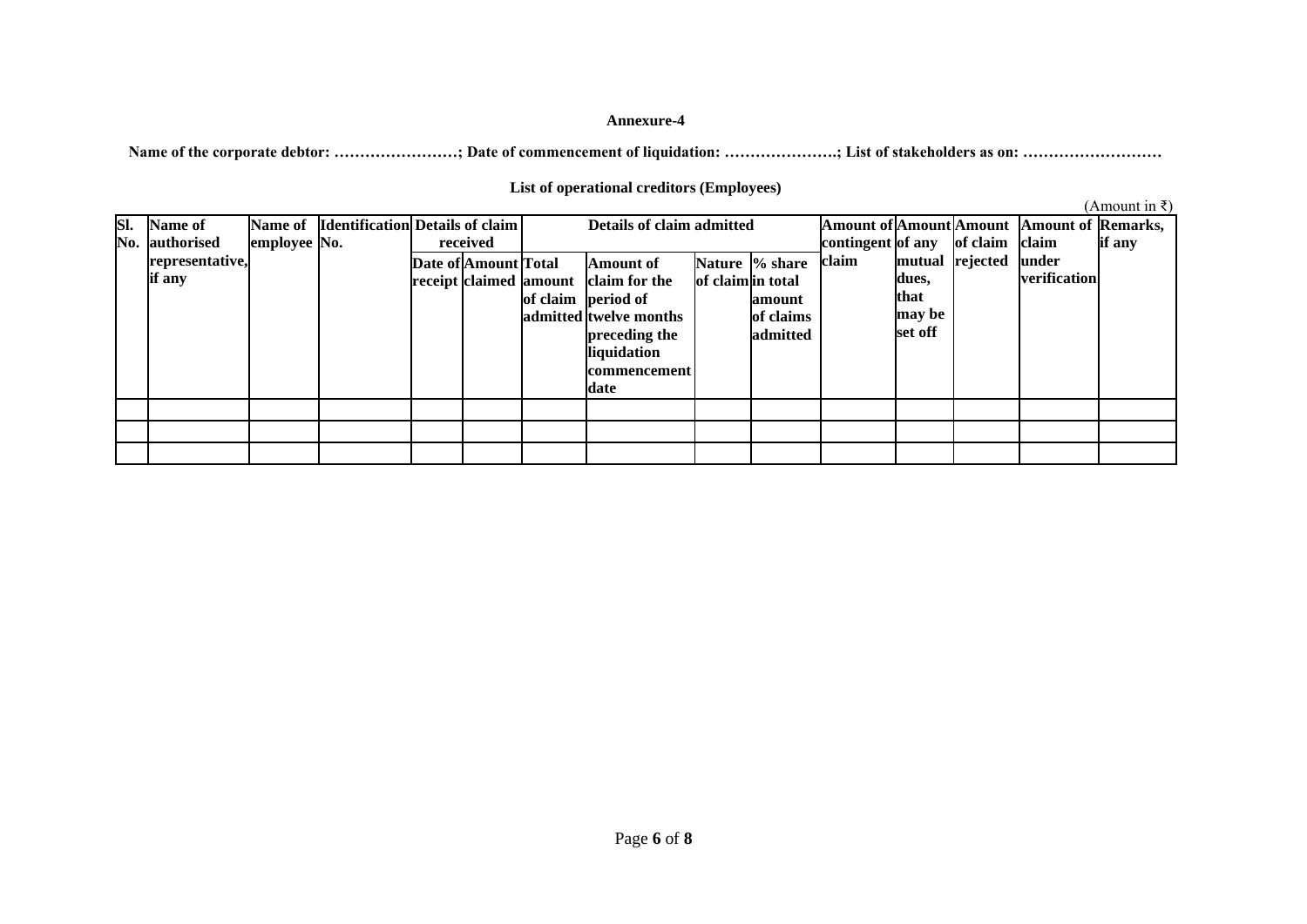**Name of the corporate debtor: ………………; Date of commencement of liquidation: ………………….; List of stakeholders as on: ………………………**

### **List of operational creditors (Government Dues)**

 $(4$  mount in  $\bar{z}$ )

|     |                            |                                           |         |                  |                     |                                  |                                    |                   |           |                                  |         |                |                                         | u modulu m |
|-----|----------------------------|-------------------------------------------|---------|------------------|---------------------|----------------------------------|------------------------------------|-------------------|-----------|----------------------------------|---------|----------------|-----------------------------------------|------------|
| SI. | <b>Details of Claimant</b> |                                           |         | Details of claim |                     |                                  | Details of claim admitted          |                   |           | Amount                           |         |                | <b>Amount</b> Amount Amount of Remarks, |            |
| No. |                            |                                           |         | received         |                     |                                  |                                    |                   |           |                                  | of any  | of claim claim |                                         | if any     |
|     |                            | Department Government Identification Date |         |                  |                     |                                  | <b>Amount</b> Amount Nature Amount | Whether           | $%$ share | contingent mutual rejected under |         |                |                                         |            |
|     |                            | No.                                       | lof     |                  | claimed of claim of |                                  | covered by lien /                  |                   | in total  | claim                            | dues,   |                | verification                            |            |
|     |                            |                                           | receipt |                  | admittedclaim       |                                  | lien or                            | attachment amount |           |                                  | that    |                |                                         |            |
|     |                            |                                           |         |                  |                     | of claims<br>attachment removed? |                                    |                   |           |                                  |         |                |                                         |            |
|     |                            |                                           |         |                  |                     |                                  | pending                            | (Yes/No)          | admitted  |                                  | set off |                |                                         |            |
|     |                            |                                           |         |                  |                     |                                  | disposal                           |                   |           |                                  |         |                |                                         |            |
|     |                            |                                           |         |                  |                     |                                  |                                    |                   |           |                                  |         |                |                                         |            |
|     |                            |                                           |         |                  |                     |                                  |                                    |                   |           |                                  |         |                |                                         |            |
|     |                            |                                           |         |                  |                     |                                  |                                    |                   |           |                                  |         |                |                                         |            |
|     |                            |                                           |         |                  |                     |                                  |                                    |                   |           |                                  |         |                |                                         |            |

#### **Annexure-6**

Name of the corporate debtor: ………………………; Date of commencement of liquidation: ……………………; List of stakeholders as on: ……………………………………

### **List of operational creditors (other than Workmen, Employees and Government Dues)**

|                  |                                             |          |                                     |                     |                           |                     |           |                   |         |                                                   | лшочш ш |
|------------------|---------------------------------------------|----------|-------------------------------------|---------------------|---------------------------|---------------------|-----------|-------------------|---------|---------------------------------------------------|---------|
|                  | Sl. Name of Identification Details of claim |          |                                     |                     | Details of claim admitted |                     |           |                   |         | <b>Amount of Amount Amount Amount of Remarks,</b> |         |
| No. creditor No. |                                             | received |                                     |                     |                           |                     |           | contingent of any |         | of claim claim under if any                       |         |
|                  |                                             |          | Date of Amount Amount Nature Amount |                     | Whether                   | Amount              | $%$ share | claim             |         | mutual rejected verification                      |         |
|                  |                                             |          | receipt claimed of claim of         | covered by lien /   |                           | covered             | in total  |                   | dues,   |                                                   |         |
|                  |                                             |          | admitted claim                      | lien or             | attachment by             |                     | lamount   |                   | lthat   |                                                   |         |
|                  |                                             |          |                                     | attachment removed? |                           | guarantee of claims |           | may be            |         |                                                   |         |
|                  |                                             |          |                                     | pending             | (Yes/No)                  |                     | admitted  |                   | set off |                                                   |         |
|                  |                                             |          |                                     | disposal            |                           |                     |           |                   |         |                                                   |         |
|                  |                                             |          |                                     |                     |                           |                     |           |                   |         |                                                   |         |
|                  |                                             |          |                                     |                     |                           |                     |           |                   |         |                                                   |         |
|                  |                                             |          |                                     |                     |                           |                     |           |                   |         |                                                   |         |